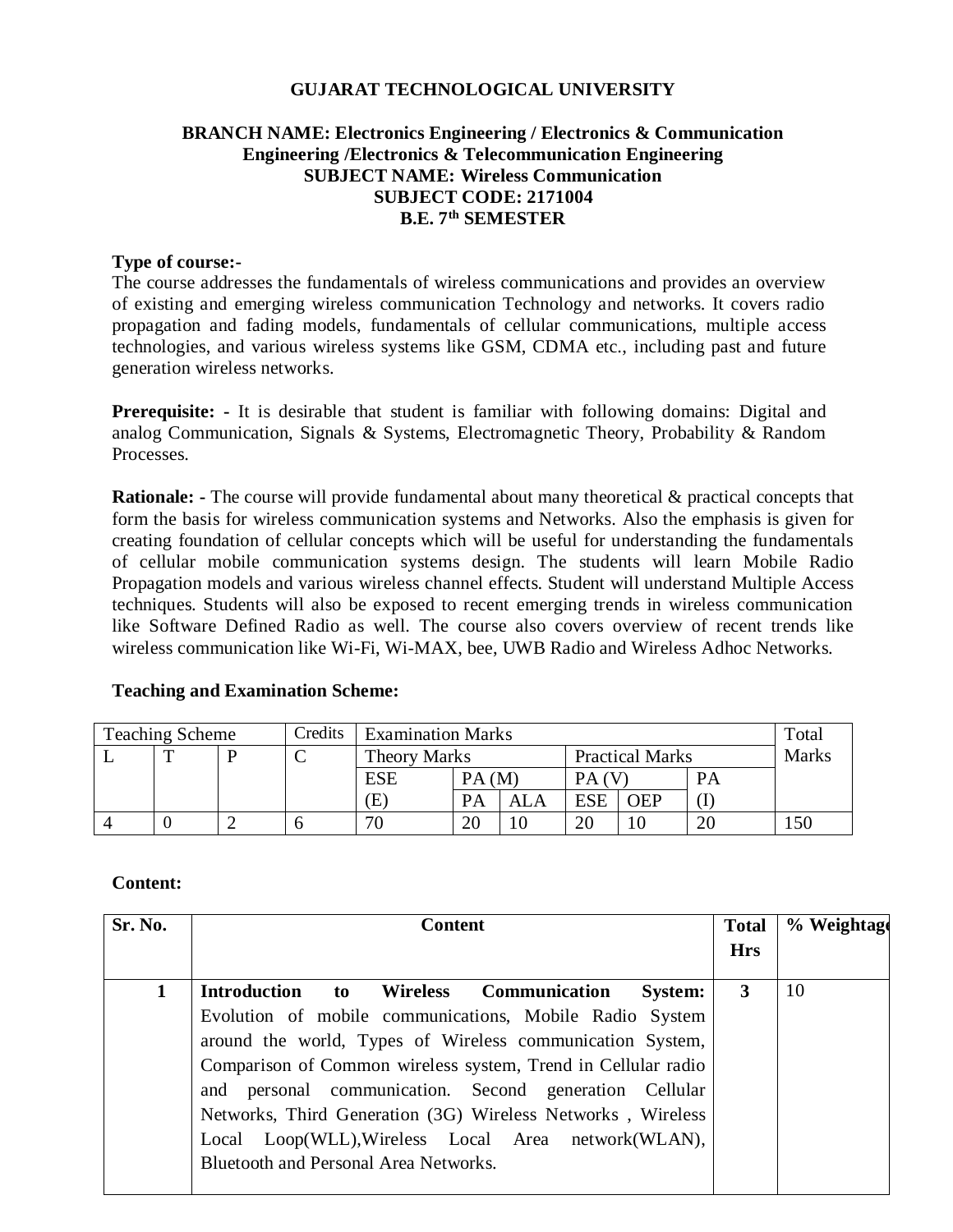| $\boldsymbol{2}$        | Cellular Concept- System Design Fundamentals:<br><b>The</b><br>Cellular system, Hexagonal geometry cell and concept of<br>frequency reuse, Channel Assignment Strategies Distance to<br>frequency reuse ratio, Channel & co-channel interference reduction<br>factor, S/I ratio consideration and calculation for Minimum Co-<br>channel and adjacent interference, Handoff Strategies, Umbrella<br>Cell Concept, Trunking and Grade of Service, Improving Coverage<br>& Capacity in Cellular System-cell splitting, Cell sectorization,<br>Repeaters, Micro cell zone concept, Channel antenna system<br>design considerations.                                                                                                                  | 12 | 20 |
|-------------------------|---------------------------------------------------------------------------------------------------------------------------------------------------------------------------------------------------------------------------------------------------------------------------------------------------------------------------------------------------------------------------------------------------------------------------------------------------------------------------------------------------------------------------------------------------------------------------------------------------------------------------------------------------------------------------------------------------------------------------------------------------|----|----|
| $\overline{\mathbf{3}}$ | Mobile Radio Propagation Model, Small Scale Fading and<br>diversity:<br>Large scale path loss:-Free Space Propagation loss equation, Path-<br>loss of NLOS and LOS systems, Reflection, Ray ground reflection<br>model, Diffraction, Scattering, Link budget design, Max. Distance<br>Coverage formula, Empirical formula for path loss, Indoor and<br>outdoor propagation models, Small scale multipath propagation,<br>Impulse model for multipath channel, Delay spread, Feher's delay<br>spread, upper bound Small scale, Multipath Measurement<br>parameters of multipath channels, Types of small scale Fading,<br>Rayleigh and rician distribution, Statistical for models multipath<br>fading channels and diversity techniques in brief. | 09 | 20 |
| $\overline{\mathbf{4}}$ | <b>Multiple Access Techniques:</b><br>Comparisons of multiple Access<br>Introduction,<br><b>Strategies</b><br>TDMA, CDMA, FDMA, OFDM, CSMA Protocols.                                                                                                                                                                                                                                                                                                                                                                                                                                                                                                                                                                                             | 07 | 15 |
| 5                       | <b>Wireless Systems:</b><br>GSM system architecture, Radio interface, Protocols, Localization<br>and calling, Handover, Authentication and security in GSM, GSM<br>speech coding, Concept of spread spectrum, Architecture of IS-95<br>CDMA system, Air interface, CDMA forward channels, CDMA<br>reverse channels, Soft handoff, CDMA features, Power control in<br>CDMA, Performance of CDMA System, RAKE Receiver,<br>CDMA2000 cellular technology, GPRS system architecture.                                                                                                                                                                                                                                                                  | 12 | 20 |
| 6                       | <b>Recent Trends:</b>                                                                                                                                                                                                                                                                                                                                                                                                                                                                                                                                                                                                                                                                                                                             | 09 | 15 |
|                         | Introduction to Wi-Fi, WiMAX, ZigBee Networks, Software<br>Defined Radio, UWB Radio, Wireless Adhoc Network and Mobile<br>Portability, Security issues and challenges in a Wireless network.                                                                                                                                                                                                                                                                                                                                                                                                                                                                                                                                                      |    |    |
| <b>Total</b>            |                                                                                                                                                                                                                                                                                                                                                                                                                                                                                                                                                                                                                                                                                                                                                   | 52 |    |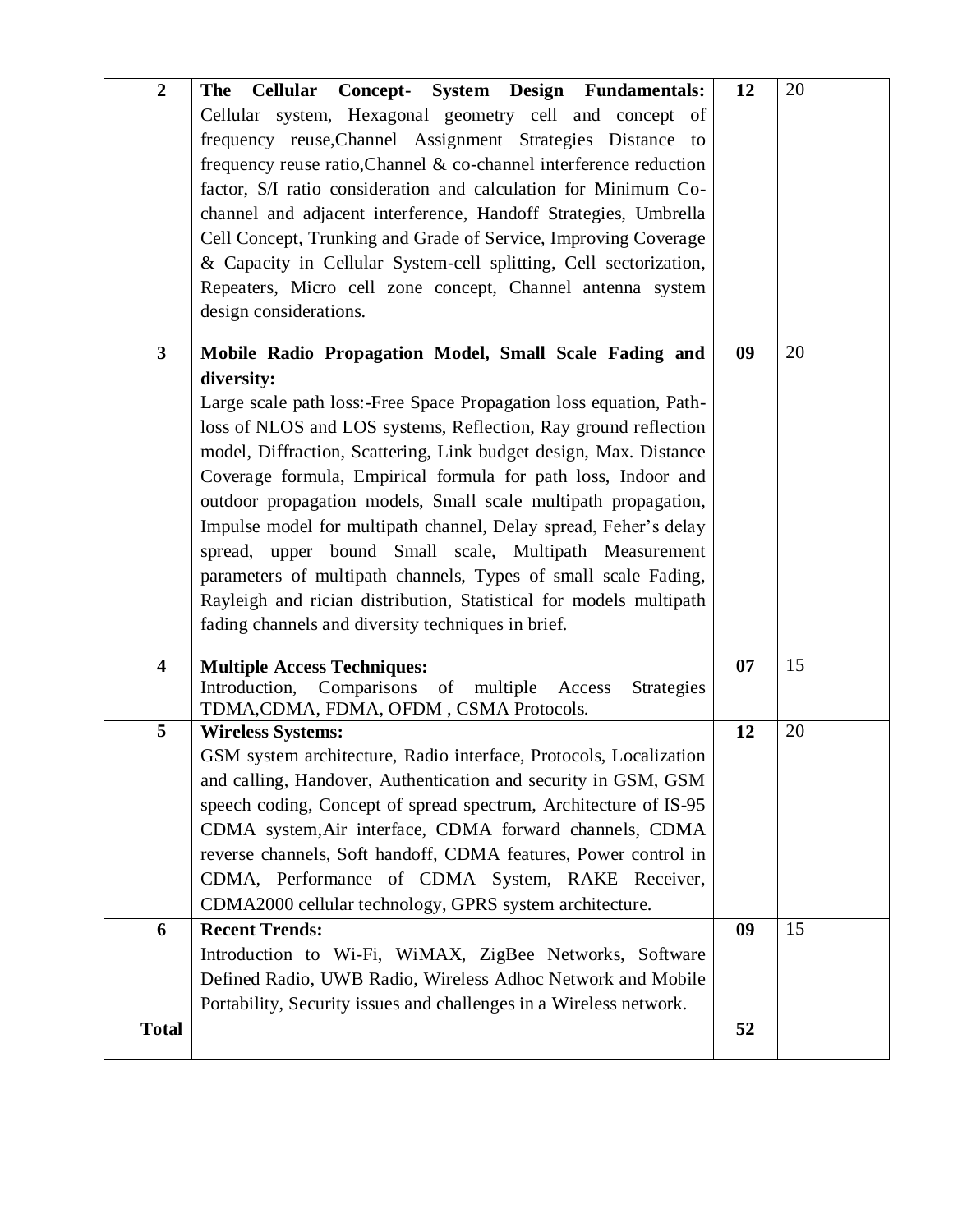## **Suggested Specification table with Marks (Theory):**

| <b>Distribution of Theory Marks</b> |         |         |         |         |         |  |  |
|-------------------------------------|---------|---------|---------|---------|---------|--|--|
| R Level                             | U Level | A Level | N Level | E Level | C Level |  |  |
|                                     |         | 10      | 15      | 10      | 10      |  |  |

### **Legends: R: Remembrance; U: Understanding; A: Application, N: Analyze and E: Evaluate C: Create and above Levels (Revised Bloom's Taxonomy)**

Note: This specification table shall be treated as a general guideline for students and teachers. The actual distribution of marks in the question paper may vary slightly from above table.

#### **Reference Books:**

Text Book:

- **1** Wireless Communication, Theodore S. Rappaport, Prentice hall
- **2** Wireless Communications and Networking,Vijay Garg, Elsevier
- **3** Wireless digital communication, Kamilo Feher, PHI
- **4** Mobile Communications Engineering, William C. Y. Lee, Mc Graw Hill Publications
- **5** Mobile and personal Communication system and services by Rajpandya, IEEE press (PHI).
- **6** Wireless Communications-T.L.Singh-TMH
- **7** Adhoc Mobile Wireless network, C.K.Toh Pearson.

## **Course Outcome:**

After learning the course the students should be able to:

- **1** Understand the basics of propagation of radio signals
- **2** Understand the basic concepts of basic Cellular System and the design requirements
- **3** Have an understanding of the basic principles behind radio resource management techniques such as power control, channel allocation and handoffs.
- **4** Gain insights into various mobile radio propagation models and how the diversity can be exploited to improve performance
- **5** Gain knowledge and awareness of the technologies for how to effectively share spectrum through multiple access techniques i.e. TDMA, CDMA, FDMA etc.
- **6** Have in-depth understanding of the design consideration and architecture for different Wireless Systems like GSM, CDMA, GPRS etc
- **7** Understanding of the emerging trends in Wireless communication like WiFi, WiMAX, Software Defined Radio (SDR) and related issues and challenges.

## **List of Experiments:**

Experiments and Problems will be based on Concept of GSM, Cellular System Design Concepts, Wi-Fi, -MAX, Zig bee standard , Multipath propagation Environment and its parameter and loss measurement, Adhoc N/Ws & Protocols , Software Defined Radio, UWB Radio, GPRS etc.

**Following are the examples of Experiments from the various part of syllabus topic. Same or similar Experiments may be given to the students based on availability of resources in wireless laboratory of the institute**.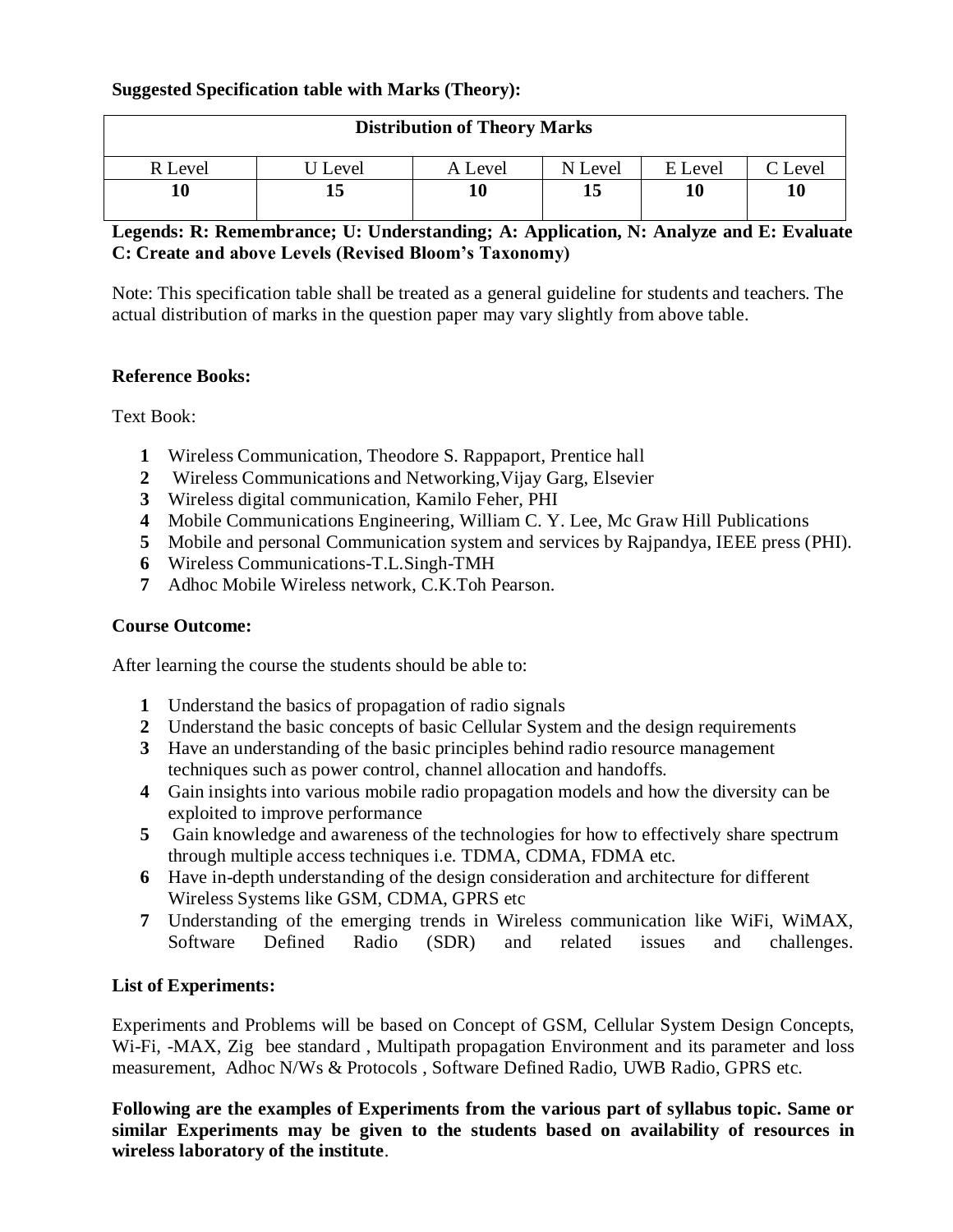# **Experiments based on MATLAB OR SCILAB**

#### **Write a MATLAB/ SCILAB Program/s based on**

- **1** Free space Propagation Model & Frequency Selective Fading Model
- **2** Ground Reflection (Two-ray) Model
- **3** Diffraction (Knife-Edge) Model
- **4** Large-scale Empirical models
- **5** Small-scale Empirical models
- **6** Cellular Systems
- **7** Wireless LANs

# **Experiments based on GSM (Using Wireless Communication Trainer)**

- Study the implementation of –GMSK modulation, OQPSK detection.
	- Observe phase response of Tx and Rx and Spectrum of Tx and Rx.
	- Measure the BER value
	- GSM AT Commands
- **Experiments based on CDMA (Using Wireless Communication Trainer)**
- Study the performance of DS-CDMA system under multi-path condition for single user case
	- Using RAKE receiver with MRC method and EGC method
	- Observation of SNR vs BER curve for two different combining techniques.
- **Experiments based on OFDM (Using Wireless Communication Trainer)**
- Study OFDM system synchronization requirement
	- Observe the performance of Schmidl-Cox algorithm used for timing acquisition and fractional freq offset estimation
	- Integer Frequency offset estimation

## **Design based Problems (DP)/Open Ended Problem:-**

- **1.** Design of Any Arbitrary Modulation Scheme –8PSK, QAM (16, 64 etc), EDGE, WCDMA\*, WiFi\*, WiMAX\* –Compare at base-band, IF and RF
- **2.** Design of Discrete Multi-tone modem, FM Radio Reception.
- **3.** Design/implement the different Channel Coder/Decoder –Turbo decoder
	- –LDPC coder / decoder
- **4.** Project based on Reception of local GSM broadcast channel
- **5.** Project based on Frequency Hopping Spread Spectrum (FHSS)